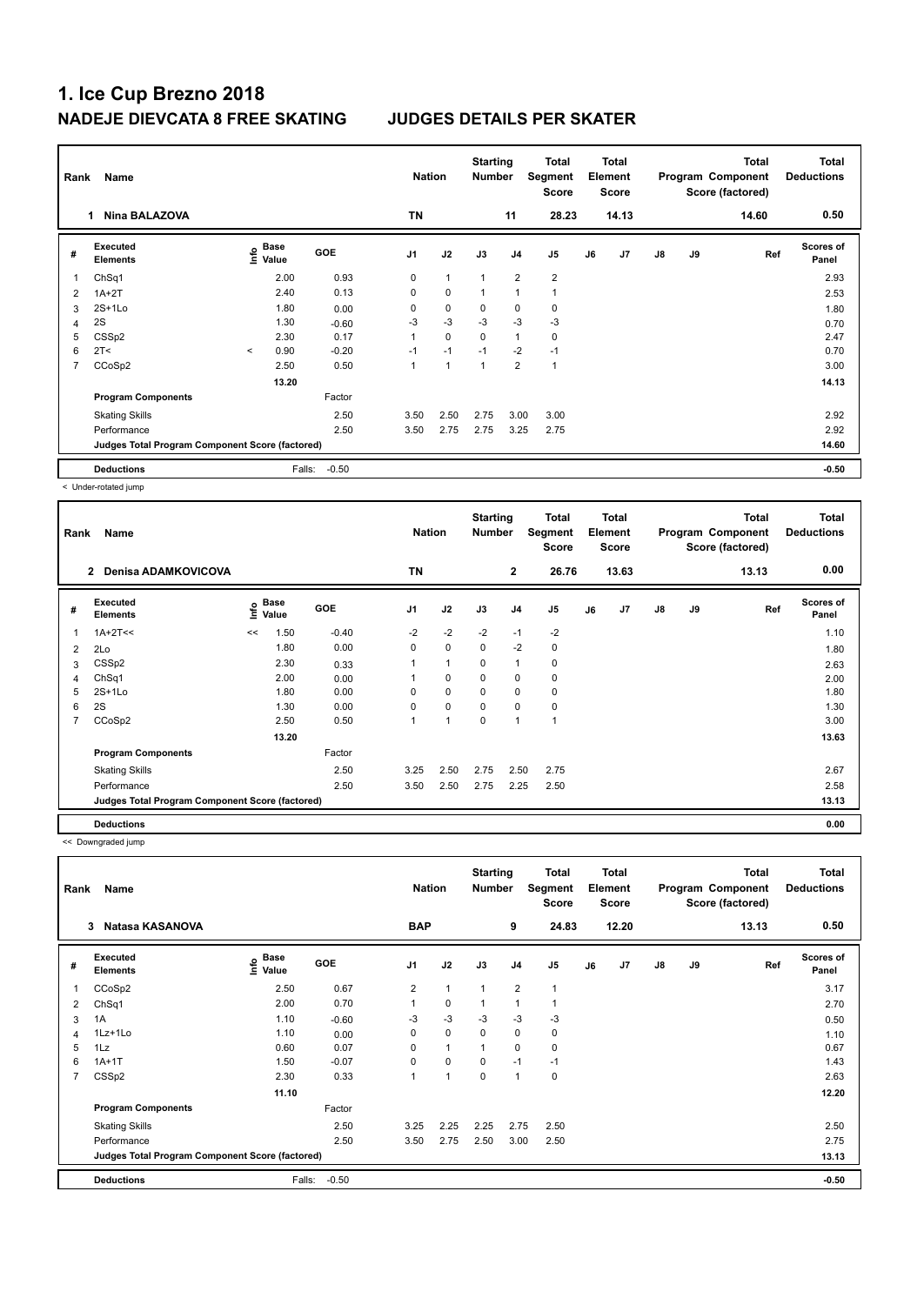| Rank | Name                                            |              |                           |            | <b>Nation</b>  |                | <b>Starting</b><br><b>Number</b> |                | Total<br>Segment<br>Score |    | <b>Total</b><br>Element<br><b>Score</b> |               |    | <b>Total</b><br>Program Component<br>Score (factored) | Total<br><b>Deductions</b> |
|------|-------------------------------------------------|--------------|---------------------------|------------|----------------|----------------|----------------------------------|----------------|---------------------------|----|-----------------------------------------|---------------|----|-------------------------------------------------------|----------------------------|
|      | <b>Romana LEHOCKA</b><br>4                      |              |                           |            | <b>TT</b>      |                |                                  | 1              | 24.80                     |    | 12.10                                   |               |    | 12.70                                                 | 0.00                       |
| #    | <b>Executed</b><br><b>Elements</b>              |              | Base<br>e Base<br>⊆ Value | <b>GOE</b> | J <sub>1</sub> | J2             | J3                               | J <sub>4</sub> | J5                        | J6 | J7                                      | $\mathsf{J}8$ | J9 | Ref                                                   | <b>Scores of</b><br>Panel  |
|      | $1A+2T2$                                        | $\checkmark$ | 2.00                      | $-0.40$    | $-2$           | $-2$           | $-1$                             | $-3$           | $-2$                      |    |                                         |               |    |                                                       | 1.60                       |
| 2    | CCoSp1                                          |              | 2.00                      | 0.50       | 1              | $\mathbf{1}$   | $\mathbf 0$                      | $\overline{1}$ | $\mathbf{1}$              |    |                                         |               |    |                                                       | 2.50                       |
| 3    | Ch <sub>Sq1</sub>                               |              | 2.00                      | 0.70       | 1              | $\overline{1}$ | $\mathbf 0$                      | 1              |                           |    |                                         |               |    |                                                       | 2.70                       |
| 4    | 2S                                              |              | 1.30                      | $-0.20$    | 0              | $-1$           | $-1$                             | $-1$           | $-1$                      |    |                                         |               |    |                                                       | 1.10                       |
| 5    | 2T                                              |              | 1.30                      | $-0.40$    | $-2$           | $-2$           | $-1$                             | $-2$           | $-2$                      |    |                                         |               |    |                                                       | 0.90                       |
| 6    | $1A+1Lo$                                        |              | 1.60                      | 0.20       | 1              | $\mathbf{1}$   | 1                                | $\overline{1}$ | 0                         |    |                                         |               |    |                                                       | 1.80                       |
| 7    | SSp2                                            |              | 1.60                      | $-0.10$    | 0              | $\mathbf 0$    | 0                                | $-1$           | $-1$                      |    |                                         |               |    |                                                       | 1.50                       |
|      |                                                 |              | 11.80                     |            |                |                |                                  |                |                           |    |                                         |               |    |                                                       | 12.10                      |
|      | <b>Program Components</b>                       |              |                           | Factor     |                |                |                                  |                |                           |    |                                         |               |    |                                                       |                            |
|      | <b>Skating Skills</b>                           |              |                           | 2.50       | 3.00           | 2.25           | 2.25                             | 2.75           | 2.50                      |    |                                         |               |    |                                                       | 2.50                       |
|      | Performance                                     |              |                           | 2.50       | 3.00           | 2.50           | 2.50                             | 2.75           | 2.50                      |    |                                         |               |    |                                                       | 2.58                       |
|      | Judges Total Program Component Score (factored) |              |                           |            |                |                |                                  |                |                           |    |                                         |               |    |                                                       | 12.70                      |
|      | <b>Deductions</b>                               |              |                           |            |                |                |                                  |                |                           |    |                                         |               |    |                                                       | 0.00                       |

< Under-rotated jump

| Rank           | Name                                            |                              |            | <b>Nation</b>  |              | <b>Starting</b><br><b>Number</b> |                | <b>Total</b><br>Segment<br><b>Score</b> |    | <b>Total</b><br>Element<br><b>Score</b> |               |    | <b>Total</b><br>Program Component<br>Score (factored) | Total<br><b>Deductions</b> |
|----------------|-------------------------------------------------|------------------------------|------------|----------------|--------------|----------------------------------|----------------|-----------------------------------------|----|-----------------------------------------|---------------|----|-------------------------------------------------------|----------------------------|
|                | 5<br><b>Lorna MACKOVA</b>                       |                              |            | <b>KEK</b>     |              |                                  | 4              | 22.90                                   |    | 10.60                                   |               |    | 12.30                                                 | 0.00                       |
| #              | <b>Executed</b><br><b>Elements</b>              | <b>Base</b><br>lnfo<br>Value | <b>GOE</b> | J <sub>1</sub> | J2           | J3                               | J <sub>4</sub> | J <sub>5</sub>                          | J6 | J7                                      | $\mathsf{J}8$ | J9 | Ref                                                   | <b>Scores of</b><br>Panel  |
| 1              | CCoSp2                                          | 2.50                         | 0.17       | 0              | $\mathbf 0$  | $\mathbf 0$                      | $\mathbf{1}$   | $\overline{1}$                          |    |                                         |               |    |                                                       | 2.67                       |
| 2              | 1A                                              | 1.10                         | 0.00       | 0              | $-1$         | $\mathbf 0$                      | $\mathbf 0$    | 0                                       |    |                                         |               |    |                                                       | 1.10                       |
| 3              | 1Lz                                             | 0.60                         | 0.13       | $\Omega$       | $\mathbf{1}$ | $\mathbf 0$                      | $\mathbf{1}$   |                                         |    |                                         |               |    |                                                       | 0.73                       |
| 4              | Ch <sub>Sq1</sub>                               | 2.00                         | 0.00       | 0              | 0            | $\Omega$                         | 0              | 0                                       |    |                                         |               |    |                                                       | 2.00                       |
| 5              | $1A+1T$                                         | 1.50                         | 0.07       | 0              | $\mathbf{1}$ | 0                                | $\mathbf{1}$   | 0                                       |    |                                         |               |    |                                                       | 1.57                       |
| 6              | $1Lz+1Lo$                                       | 1.10                         | 0.13       | $\Omega$       | $\mathbf{1}$ | $\mathbf 0$                      | $\mathbf{1}$   |                                         |    |                                         |               |    |                                                       | 1.23                       |
| $\overline{7}$ | SSp1                                            | 1.30                         | 0.00       | 0              | $\mathbf 0$  | $\Omega$                         | $\mathbf{1}$   | $\mathbf 0$                             |    |                                         |               |    |                                                       | 1.30                       |
|                |                                                 | 10.10                        |            |                |              |                                  |                |                                         |    |                                         |               |    |                                                       | 10.60                      |
|                | <b>Program Components</b>                       |                              | Factor     |                |              |                                  |                |                                         |    |                                         |               |    |                                                       |                            |
|                | <b>Skating Skills</b>                           |                              | 2.50       | 3.00           | 2.25         | 2.25                             | 2.50           | 2.50                                    |    |                                         |               |    |                                                       | 2.42                       |
|                | Performance                                     |                              | 2.50       | 2.75           | 2.25         | 2.50                             | 2.50           | 2.50                                    |    |                                         |               |    |                                                       | 2.50                       |
|                | Judges Total Program Component Score (factored) |                              |            |                |              |                                  |                |                                         |    |                                         |               |    |                                                       | 12.30                      |
|                | <b>Deductions</b>                               |                              |            |                |              |                                  |                |                                         |    |                                         |               |    |                                                       | 0.00                       |

**Total Deductions Total Program Component Score (factored) Total Element Segment Score Total Score Starting Rank Name Nation Number # Executed Elements Base Value GOE J1 J2 J3 J4 J5 J6 J7 J8 J9 Scores of Panel** 1 2.50 0.00 0 0 0 1 0 **Ref**  سمان المساحة التي يوسع المساحة التي يوسع المساحة التي يوسع المساحة التي يوسع التي يوسع التي يوسع التي يوسع الت<br>19 Internets - Elements - Elements - Elements - Elements - Elements - Elements - Elements - Elements - Element  **6 Nela HURIKOVA ZAF 12 22.90 10.80 12.10 0.00** 2 1Lz+1Lo 1.10 0.00 0 -1 0 0 0 1.10 3 1A+1Lo 1.60 0.00 0 0 0 -1 0 1.60 4 ChSq1 2.00 0.00 0 0 0 0 0 2.00 5 CCSp1 2.00 0.00 0 0 0 0 0 2.00 6 1F 0.50 0.00 0 0 0 0 0 0.50 7 1A 1.10 0.00 1 0 0 0 0 1.10  **10.80 10.80 Program Components**  Skating Skills 2.75 2.00 2.25 2.50 2.50 2.50 2.42 Factor Performance 2.50 2.75 2.00 2.25 2.50 2.50 2.42 **Deductions 0.00 Judges Total Program Component Score (factored) 12.10**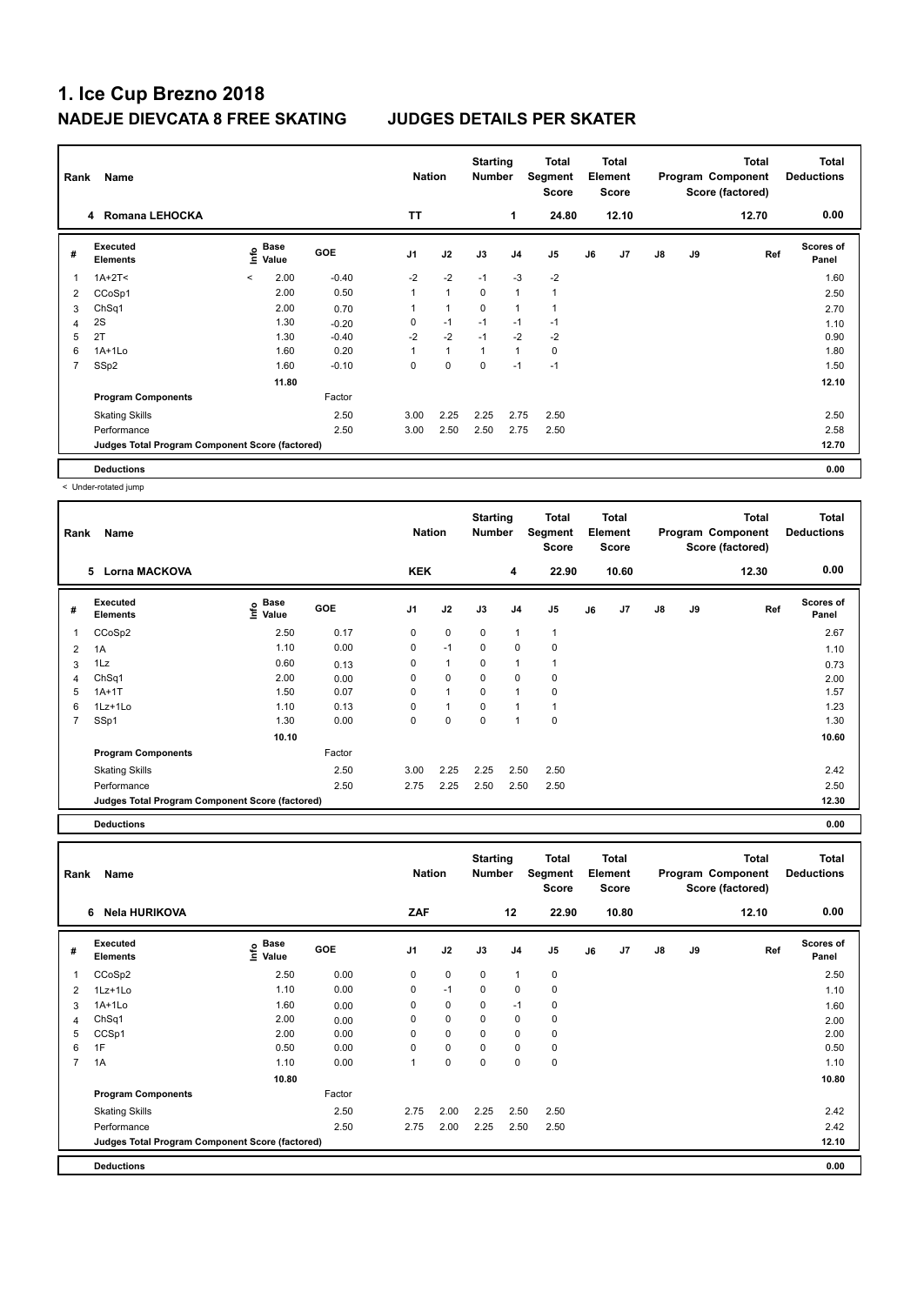| Rank           | Name                                            |                   |         | <b>Nation</b> |              | <b>Starting</b><br><b>Number</b> |                | <b>Total</b><br>Segment<br>Score        |    | <b>Total</b><br>Element<br><b>Score</b>        |    |    | <b>Total</b><br>Program Component<br>Score (factored) | <b>Total</b><br><b>Deductions</b> |
|----------------|-------------------------------------------------|-------------------|---------|---------------|--------------|----------------------------------|----------------|-----------------------------------------|----|------------------------------------------------|----|----|-------------------------------------------------------|-----------------------------------|
|                | 7 Alexandra RUMANOVSKA                          |                   |         | <b>BB</b>     |              |                                  | 13             | 22.49                                   |    | 9.86                                           |    |    | 13.13                                                 | 0.50                              |
| #              | <b>Executed</b><br><b>Elements</b>              | e Base<br>E Value | GOE     | J1            | J2           | J3                               | J <sub>4</sub> | J5                                      | J6 | J7                                             | J8 | J9 | Ref                                                   | Scores of<br>Panel                |
| $\mathbf{1}$   | $2T+1Lo$                                        | 1.80              | 0.00    | $\mathbf 0$   | $\mathbf 0$  | $\mathbf 0$                      | $-2$           | 0                                       |    |                                                |    |    |                                                       | 1.80                              |
| $\overline{2}$ | 2T                                              | 1.30              | $-0.60$ | -3            | $-3$         | -3                               | $-3$           | $-3$                                    |    |                                                |    |    |                                                       | 0.70                              |
| 3              | $1A+1Lo$                                        | 1.60              | $-0.07$ | $\mathbf 0$   | $\mathbf 0$  | $\mathbf 0$                      | $-1$           | $-1$                                    |    |                                                |    |    |                                                       | 1.53                              |
| $\overline{4}$ | CCoSp2                                          | 2.50              | 0.00    | $\mathbf 0$   | $\mathbf{1}$ | $\mathbf 0$                      | $\mathbf 0$    | 0                                       |    |                                                |    |    |                                                       | 2.50                              |
| 5              | ChSq1                                           | 2.00              | 0.23    | $\mathbf{1}$  | $\mathbf 0$  | $\mathbf 0$                      | $\mathbf{1}$   | 0                                       |    |                                                |    |    |                                                       | 2.23                              |
| 6              | 1A                                              | 1.10              | 0.00    | $\Omega$      | $\mathbf 0$  | $\mathbf 0$                      | $\mathbf 0$    | 0                                       |    |                                                |    |    |                                                       | 1.10                              |
| $\overline{7}$ | CoSp                                            | 0.00              | 0.00    |               |              |                                  |                | ÷,                                      |    |                                                |    |    |                                                       | 0.00                              |
|                |                                                 | 10.30             |         |               |              |                                  |                |                                         |    |                                                |    |    |                                                       | 9.86                              |
|                | <b>Program Components</b>                       |                   | Factor  |               |              |                                  |                |                                         |    |                                                |    |    |                                                       |                                   |
|                | <b>Skating Skills</b>                           |                   | 2.50    | 2.75          | 2.25         | 2.50                             | 2.75           | 2.75                                    |    |                                                |    |    |                                                       | 2.67                              |
|                | Performance                                     |                   | 2.50    | 2.75          | 2.25         | 2.50                             | 2.75           | 2.50                                    |    |                                                |    |    |                                                       | 2.58                              |
|                | Judges Total Program Component Score (factored) |                   |         |               |              |                                  |                |                                         |    |                                                |    |    |                                                       | 13.13                             |
|                | <b>Deductions</b>                               | Falls:            | $-0.50$ |               |              |                                  |                |                                         |    |                                                |    |    |                                                       | $-0.50$                           |
|                |                                                 |                   |         |               |              |                                  |                |                                         |    |                                                |    |    |                                                       |                                   |
| Rank           | Name                                            |                   |         | <b>Nation</b> |              | <b>Starting</b><br><b>Number</b> |                | <b>Total</b><br>Segment<br><b>Score</b> |    | <b>Total</b><br><b>Element</b><br><b>Score</b> |    |    | <b>Total</b><br>Program Component<br>Score (factored) | <b>Total</b><br><b>Deductions</b> |
|                | 8 Tatiana ORLOVSKA                              |                   |         | <b>TN</b>     |              |                                  | 8              | 21.91                                   |    | 10.43                                          |    |    | 11.48                                                 | 0.00                              |
| #              | <b>Executed</b><br><b>Elements</b>              | e Base<br>E Value | GOE     | J1            | J2           | J3                               | J4             | J5                                      | J6 | J7                                             | J8 | J9 | Ref                                                   | <b>Scores of</b><br>Panel         |
| $\mathbf{1}$   | $1F+1Lo$                                        | 1.00              | 0.00    | 0             | $\pmb{0}$    | 0                                | 0              | 0                                       |    |                                                |    |    |                                                       | 1.00                              |
| $\overline{2}$ | 1Lz+1Lo                                         | 1.10              | 0.00    | 0             | $\pmb{0}$    | 0                                | 0              | 0                                       |    |                                                |    |    |                                                       | 1.10                              |
| 3              | SSp2                                            | 1.60              | 0.33    | 0             | $\mathbf 0$  | $\mathbf{1}$                     | $\mathbf{1}$   | 1                                       |    |                                                |    |    |                                                       | 1.93                              |
| $\overline{4}$ | 1Lz                                             | 0.60              | 0.00    | $\mathbf 0$   | 0            | $\mathbf 0$                      | $\mathbf 0$    | 0                                       |    |                                                |    |    |                                                       | 0.60                              |
| 5              | ChSq1                                           | 2.00              | 0.47    | $\mathbf{1}$  | 0            | $\mathbf 0$                      | $\mathbf{1}$   | $\mathbf{1}$                            |    |                                                |    |    |                                                       | 2.47                              |
| 6              | 1F                                              | 0.50              | 0.00    | $\mathbf 0$   | $\pmb{0}$    | $\mathbf 0$                      | $\mathbf 0$    | 0                                       |    |                                                |    |    |                                                       | 0.50                              |
| $\overline{7}$ | CCoSp2                                          | 2.50              | 0.33    | $\mathbf{1}$  | $\mathbf 0$  | $\mathbf{1}$                     | $\mathbf{1}$   | 0                                       |    |                                                |    |    |                                                       | 2.83                              |
|                |                                                 | 9.30              |         |               |              |                                  |                |                                         |    |                                                |    |    |                                                       | 10.43                             |
|                | <b>Program Components</b>                       |                   | Factor  |               |              |                                  |                |                                         |    |                                                |    |    |                                                       |                                   |
|                | <b>Skating Skills</b>                           |                   | 2.50    | 3.00          | 1.75         | 2.00                             | 2.25           | 2.25                                    |    |                                                |    |    |                                                       | 2.17                              |
|                | Performance                                     |                   | 2.50    | 2.75          | 2.00         | 2.25                             | 2.75           | 2.25                                    |    |                                                |    |    |                                                       | 2.42                              |
|                | Judges Total Program Component Score (factored) |                   |         |               |              |                                  |                |                                         |    |                                                |    |    |                                                       | 11.48                             |
|                | <b>Deductions</b>                               |                   |         |               |              |                                  |                |                                         |    |                                                |    |    |                                                       | 0.00                              |
|                |                                                 |                   |         |               |              |                                  |                |                                         |    |                                                |    |    |                                                       |                                   |
| Rank           | Name                                            |                   |         | <b>Nation</b> |              | <b>Starting</b><br><b>Number</b> |                | <b>Total</b><br>Segment                 |    | <b>Total</b><br>Element                        |    |    | <b>Total</b><br>Program Component                     | <b>Total</b><br><b>Deductions</b> |

| Rank | Name                                            |                                    |         | <b>Nation</b>  |             | <br><b>Number</b> |                | <br>Segment<br><b>Score</b> |    | <br>Element<br><b>Score</b> |               |    | .<br>Program Component<br>Score (factored) | <br><b>Deductions</b> |
|------|-------------------------------------------------|------------------------------------|---------|----------------|-------------|-------------------|----------------|-----------------------------|----|-----------------------------|---------------|----|--------------------------------------------|-----------------------|
|      | <b>Hannah HALINKOVIC</b><br>9                   |                                    |         | <b>BAJ</b>     |             |                   | 16             | 21.53                       |    | 10.47                       |               |    | 11.06                                      | 0.00                  |
| #    | Executed<br><b>Elements</b>                     | <b>Base</b><br>$\frac{6}{5}$ Value | GOE     | J <sub>1</sub> | J2          | J3                | J <sub>4</sub> | J <sub>5</sub>              | J6 | J7                          | $\mathsf{J}8$ | J9 | Ref                                        | Scores of<br>Panel    |
| 1    | 1Lz+1Lo                                         | 1.10                               | 0.00    | 0              | 0           | $\mathbf 0$       | $-1$           | 0                           |    |                             |               |    |                                            | 1.10                  |
| 2    | $1F+1Lo$                                        | 1.00                               | $-0.03$ | 0              | $\mathbf 0$ | 0                 | $-1$           | $-1$                        |    |                             |               |    |                                            | 0.97                  |
| 3    | CCoSp2                                          | 2.50                               | 0.17    | 0              | 0           | $\mathbf{1}$      | 1              | 0                           |    |                             |               |    |                                            | 2.67                  |
| 4    | ChSq1                                           | 2.00                               | 0.00    | 0              | $\mathbf 0$ | 0                 | 1              | $\pmb{0}$                   |    |                             |               |    |                                            | 2.00                  |
| 5    | 1F                                              | 0.50                               | 0.00    | 1              | $\mathbf 0$ | 0                 | 0              | 0                           |    |                             |               |    |                                            | 0.50                  |
| 6    | 1Lz                                             | 0.60                               | 0.00    | 0              | 0           | 0                 | 0              | 0                           |    |                             |               |    |                                            | 0.60                  |
| 7    | CSS <sub>p2</sub>                               | 2.30                               | 0.33    | 1              | 0           | $\mathbf{1}$      | 1              | $\mathbf 0$                 |    |                             |               |    |                                            | 2.63                  |
|      |                                                 | 10.00                              |         |                |             |                   |                |                             |    |                             |               |    |                                            | 10.47                 |
|      | <b>Program Components</b>                       |                                    | Factor  |                |             |                   |                |                             |    |                             |               |    |                                            |                       |
|      | <b>Skating Skills</b>                           |                                    | 2.50    | 3.00           | 2.00        | 2.00              | 2.25           | 2.25                        |    |                             |               |    |                                            | 2.17                  |
|      | Performance                                     |                                    | 2.50    | 3.00           | 2.00        | 2.25              | 2.25           | 2.25                        |    |                             |               |    |                                            | 2.25                  |
|      | Judges Total Program Component Score (factored) |                                    |         |                |             |                   |                |                             |    |                             |               |    |                                            | 11.06                 |
|      | <b>Deductions</b>                               |                                    |         |                |             |                   |                |                             |    |                             |               |    |                                            | 0.00                  |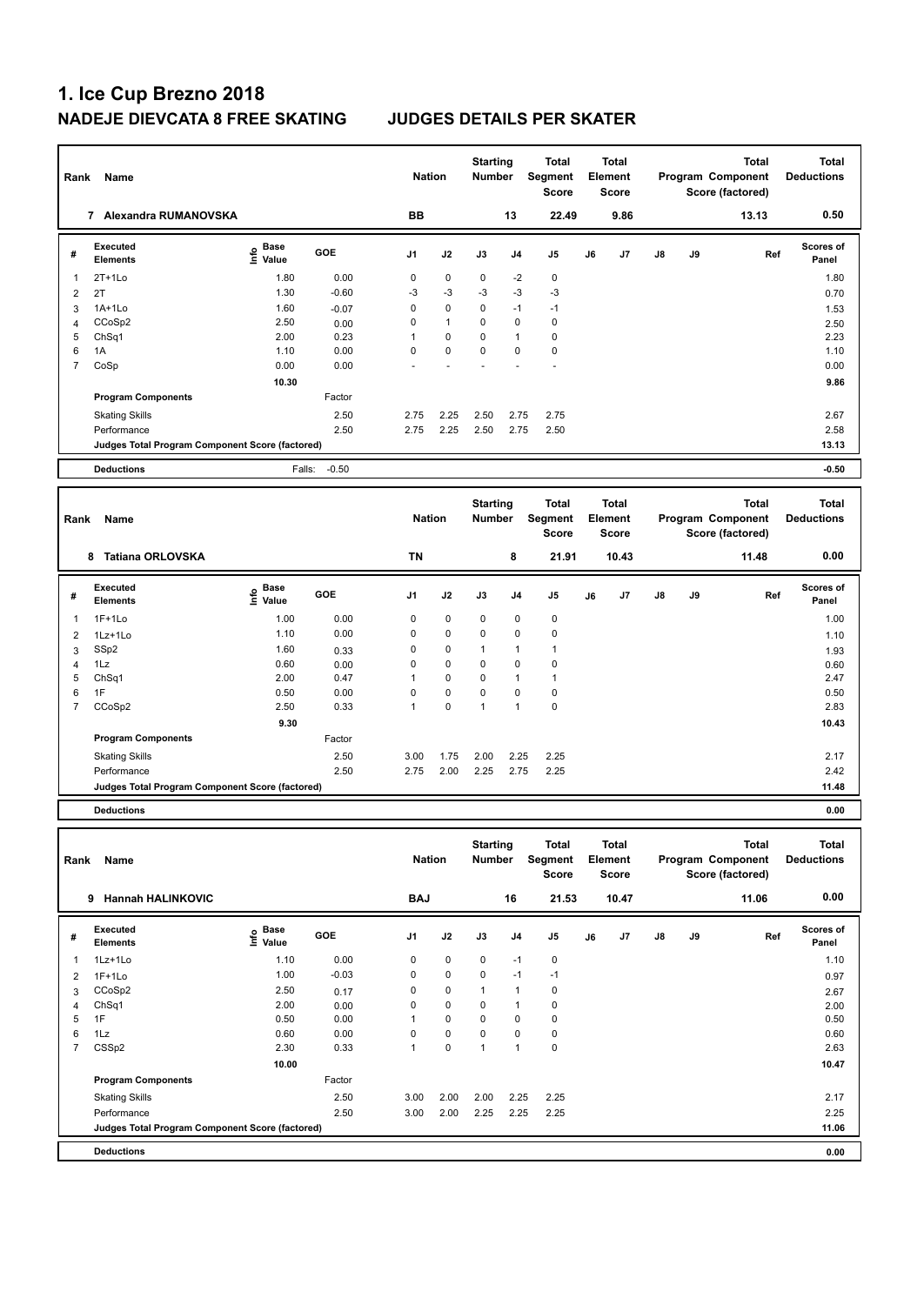| Rank | Name                                            |    |                           |         | <b>Nation</b>  |             | <b>Starting</b><br><b>Number</b> |                | Total<br>Segment<br><b>Score</b> |    | <b>Total</b><br>Element<br><b>Score</b> |    |    | <b>Total</b><br>Program Component<br>Score (factored) | <b>Total</b><br><b>Deductions</b> |
|------|-------------------------------------------------|----|---------------------------|---------|----------------|-------------|----------------------------------|----------------|----------------------------------|----|-----------------------------------------|----|----|-------------------------------------------------------|-----------------------------------|
| 10   | <b>Karolina SVRCKOVA</b>                        |    |                           |         | <b>HAM</b>     |             |                                  | 10             | 20.86                            |    | 9.60                                    |    |    | 11.26                                                 | 0.00                              |
| #    | <b>Executed</b><br><b>Elements</b>              |    | Base<br>o Base<br>⊆ Value | GOE     | J <sub>1</sub> | J2          | J3                               | J <sub>4</sub> | J5                               | J6 | J7                                      | J8 | J9 | Ref                                                   | <b>Scores of</b><br>Panel         |
| 1    | CCoSp1                                          |    | 2.00                      | 0.00    | 0              | $\mathbf 0$ | $\mathbf 0$                      | $\overline{1}$ | 0                                |    |                                         |    |    |                                                       | 2.00                              |
| 2    | $2S+1T$                                         |    | 1.70                      | $-0.20$ | $-1$           | $-1$        | $-1$                             | $-1$           | $-2$                             |    |                                         |    |    |                                                       | 1.50                              |
| 3    | 2Lo<<+1T                                        | << | 0.90                      | $-0.20$ | $-2$           | $-2$        | $-2$                             | $-3$           | -2                               |    |                                         |    |    |                                                       | 0.70                              |
| 4    | 2S                                              |    | 1.30                      | $-0.33$ | $-2$           | $-1$        | $-1$                             | $-2$           | $-2$                             |    |                                         |    |    |                                                       | 0.97                              |
| 5    | ChSq1                                           |    | 2.00                      | 0.23    | $-1$           | $\mathbf 0$ | 0                                | $\overline{1}$ | $\mathbf{1}$                     |    |                                         |    |    |                                                       | 2.23                              |
| 6    | 2Lo<<                                           | << | 0.50                      | $-0.20$ | $-2$           | $-2$        | $-2$                             | $-2$           | $-2$                             |    |                                         |    |    |                                                       | 0.30                              |
| 7    | CSSp1                                           |    | 1.90                      | 0.00    | $\Omega$       | $\mathbf 0$ | 0                                | 0              | $\pmb{0}$                        |    |                                         |    |    |                                                       | 1.90                              |
|      |                                                 |    | 10.30                     |         |                |             |                                  |                |                                  |    |                                         |    |    |                                                       | 9.60                              |
|      | <b>Program Components</b>                       |    |                           | Factor  |                |             |                                  |                |                                  |    |                                         |    |    |                                                       |                                   |
|      | <b>Skating Skills</b>                           |    |                           | 2.50    | 3.00           | 2.00        | 2.25                             | 2.25           | 2.25                             |    |                                         |    |    |                                                       | 2.25                              |
|      | Performance                                     |    |                           | 2.50    | 2.75           | 2.25        | 2.25                             | 2.25           | 2.25                             |    |                                         |    |    |                                                       | 2.25                              |
|      | Judges Total Program Component Score (factored) |    |                           |         |                |             |                                  |                |                                  |    |                                         |    |    |                                                       | 11.26                             |
|      | <b>Deductions</b>                               |    |                           |         |                |             |                                  |                |                                  |    |                                         |    |    |                                                       | 0.00                              |

<< Downgraded jump

| Rank           | Name                                            |   |                            |            | <b>Nation</b>  |             | <b>Starting</b><br><b>Number</b> |                | Total<br>Segment<br><b>Score</b> |    | <b>Total</b><br>Element<br><b>Score</b> |    |    | <b>Total</b><br>Program Component<br>Score (factored) | <b>Total</b><br><b>Deductions</b> |
|----------------|-------------------------------------------------|---|----------------------------|------------|----------------|-------------|----------------------------------|----------------|----------------------------------|----|-----------------------------------------|----|----|-------------------------------------------------------|-----------------------------------|
| 11             | <b>Sona NEMCOVA</b>                             |   |                            |            | <b>ZVM</b>     |             |                                  | 14             | 19.19                            |    | 9.29                                    |    |    | 10.40                                                 | 0.50                              |
| #              | Executed<br><b>Elements</b>                     |   | e Base<br>E Value<br>Value | <b>GOE</b> | J <sub>1</sub> | J2          | J3                               | J <sub>4</sub> | J <sub>5</sub>                   | J6 | J <sub>7</sub>                          | J8 | J9 | Ref                                                   | Scores of<br>Panel                |
| 1              | Ch <sub>Sq1</sub>                               |   | 2.00                       | 0.23       |                | $\mathbf 0$ | $\mathbf{1}$                     | $\mathbf 0$    | 0                                |    |                                         |    |    |                                                       | 2.23                              |
| 2              | 1Lz+1Lo                                         |   | 1.10                       | $-0.07$    | 0              | $-1$        | 0                                | $-1$           | $-1$                             |    |                                         |    |    |                                                       | 1.03                              |
| 3              | SSp2                                            |   | 1.60                       | 0.00       | 0              | 0           | 0                                | 0              | 0                                |    |                                         |    |    |                                                       | 1.60                              |
| 4              | $1A+1Lo$                                        |   | 1.60                       | 0.00       | 0              | $\mathbf 0$ | 0                                | 0              | 0                                |    |                                         |    |    |                                                       | 1.60                              |
| 5              | 1Lze                                            | e | 0.50                       | $-0.20$    | $-2$           | $-2$        | $-2$                             | $-2$           | $-2$                             |    |                                         |    |    |                                                       | 0.30                              |
| 6              | CCoSp2V                                         |   | 2.00                       | $-0.30$    | 0              | $-1$        | $-1$                             | $-2$           | $-1$                             |    |                                         |    |    |                                                       | 1.70                              |
| $\overline{7}$ | 1A                                              |   | 1.10                       | $-0.27$    | 0              | $-2$        | 0                                | $-2$           | $-2$                             |    |                                         |    |    |                                                       | 0.83                              |
|                |                                                 |   | 9.90                       |            |                |             |                                  |                |                                  |    |                                         |    |    |                                                       | 9.29                              |
|                | <b>Program Components</b>                       |   |                            | Factor     |                |             |                                  |                |                                  |    |                                         |    |    |                                                       |                                   |
|                | <b>Skating Skills</b>                           |   |                            | 2.50       | 2.50           | 2.00        | 2.25                             | 2.00           | 2.00                             |    |                                         |    |    |                                                       | 2.08                              |
|                | Performance                                     |   |                            | 2.50       | 2.25           | 1.75        | 2.25                             | 2.00           | 2.00                             |    |                                         |    |    |                                                       | 2.08                              |
|                | Judges Total Program Component Score (factored) |   |                            |            |                |             |                                  |                |                                  |    |                                         |    |    |                                                       | 10.40                             |
|                | <b>Deductions</b>                               |   | Falls:                     | $-0.50$    |                |             |                                  |                |                                  |    |                                         |    |    |                                                       | $-0.50$                           |

e Wrong edge

| Rank           | Name                                            |                           |            | <b>Nation</b>  |             | <b>Starting</b><br><b>Number</b> |                | Total<br>Segment<br><b>Score</b> |    | <b>Total</b><br>Element<br><b>Score</b> |    |    | <b>Total</b><br>Program Component<br>Score (factored) | <b>Total</b><br><b>Deductions</b> |
|----------------|-------------------------------------------------|---------------------------|------------|----------------|-------------|----------------------------------|----------------|----------------------------------|----|-----------------------------------------|----|----|-------------------------------------------------------|-----------------------------------|
| 12             | <b>Martina VAVRINCOVA</b>                       |                           |            | <b>ZVM</b>     |             |                                  | 15             | 18.93                            |    | 8.30                                    |    |    | 10.63                                                 | 0.00                              |
| #              | Executed<br><b>Elements</b>                     | Base<br>e Base<br>⊆ Value | <b>GOE</b> | J <sub>1</sub> | J2          | J3                               | J <sub>4</sub> | J5                               | J6 | J7                                      | J8 | J9 | Ref                                                   | <b>Scores of</b><br>Panel         |
| 1              | 1Lz+1Lo                                         | 1.10                      | 0.00       | 0              | $\mathbf 0$ | $\mathbf 0$                      | $\mathbf 0$    | 0                                |    |                                         |    |    |                                                       | 1.10                              |
| 2              | SSp1                                            | 1.30                      | $-0.20$    | 0              | $\pmb{0}$   | $-2$                             | $-1$           | $-1$                             |    |                                         |    |    |                                                       | 1.10                              |
| 3              | ChSq1                                           | 2.00                      | 0.00       |                | $\pmb{0}$   | 0                                | $\mathbf 0$    | 0                                |    |                                         |    |    |                                                       | 2.00                              |
| 4              | 1F                                              | 0.50                      | 0.00       | 0              | $\mathbf 0$ | 0                                | $\mathbf 0$    | $\mathbf 0$                      |    |                                         |    |    |                                                       | 0.50                              |
| 5              | $1F+1Lo$                                        | 1.00                      | 0.00       | 0              | $\mathbf 0$ | $\mathbf 0$                      | $\mathbf 0$    | $\pmb{0}$                        |    |                                         |    |    |                                                       | 1.00                              |
| 6              | CCoSp1                                          | 2.00                      | 0.00       | 0              | 0           | 0                                | 0              | $-1$                             |    |                                         |    |    |                                                       | 2.00                              |
| $\overline{7}$ | 1Lz                                             | 0.60                      | 0.00       | 0              | $\mathbf 0$ | $\mathbf 0$                      | $\mathbf 0$    | $\pmb{0}$                        |    |                                         |    |    |                                                       | 0.60                              |
|                |                                                 | 8.50                      |            |                |             |                                  |                |                                  |    |                                         |    |    |                                                       | 8.30                              |
|                | <b>Program Components</b>                       |                           | Factor     |                |             |                                  |                |                                  |    |                                         |    |    |                                                       |                                   |
|                | <b>Skating Skills</b>                           |                           | 2.50       | 2.50           | 2.00        | 2.00                             | 2.25           | 1.75                             |    |                                         |    |    |                                                       | 2.08                              |
|                | Performance                                     |                           | 2.50       | 2.50           | 2.00        | 2.00                             | 2.50           | 2.00                             |    |                                         |    |    |                                                       | 2.17                              |
|                | Judges Total Program Component Score (factored) |                           |            |                |             |                                  |                |                                  |    |                                         |    |    |                                                       | 10.63                             |
|                | <b>Deductions</b>                               |                           |            |                |             |                                  |                |                                  |    |                                         |    |    |                                                       | 0.00                              |